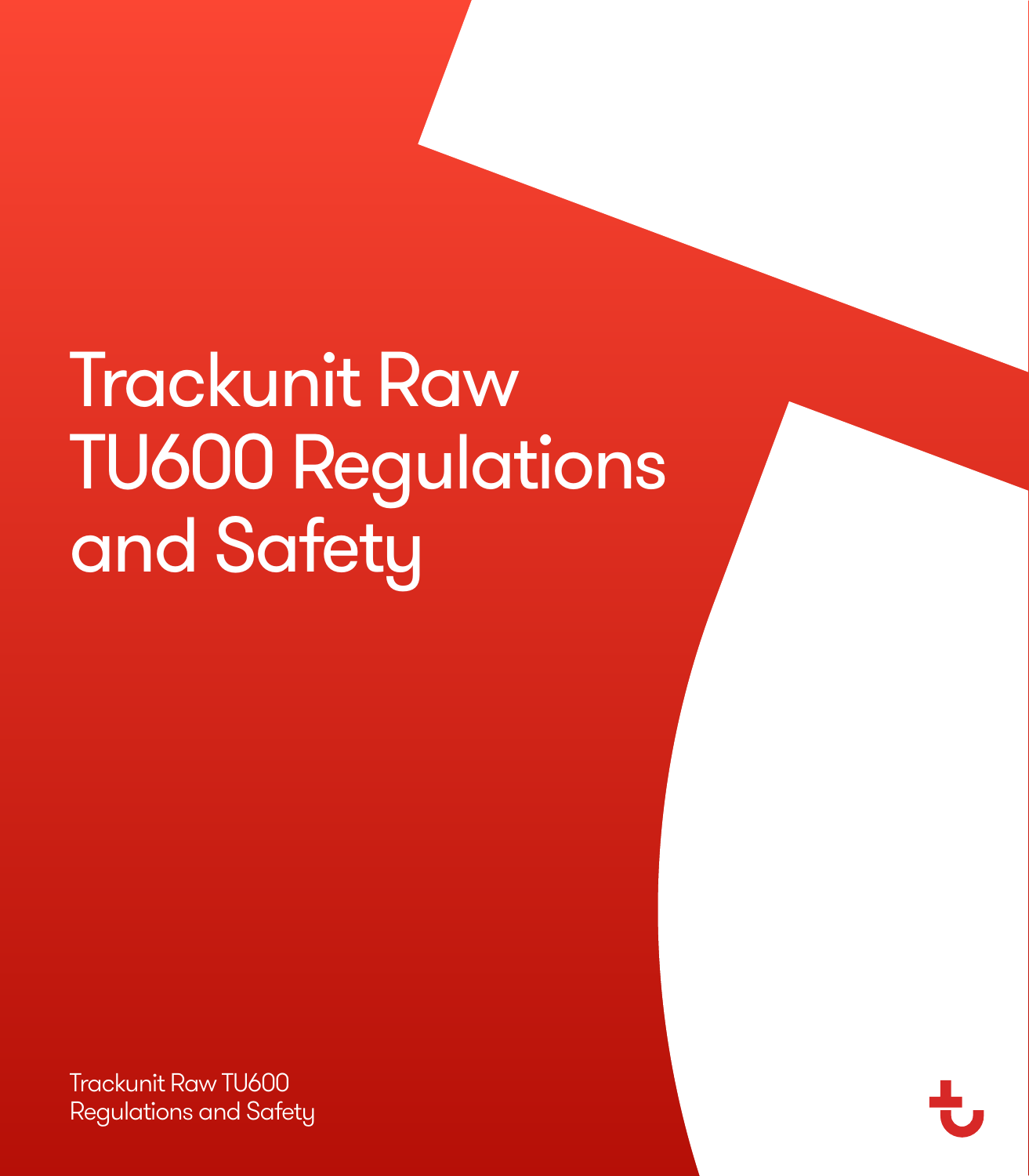# Regulatory Information and Precautions

# **Use Location**

This equipment design applies to commercial or industrial equipment expected to be installed in locations where only adults are normally present.

## **Terms of Use**

Use only Trackunit approved accessories and/or batteries. Do not connect incompatible products.

#### **New Battery**

In case of battery malfunction, expiration or any other situation where a new battery might be needed, please contact Trackunit support.

# **CE mark**

The TU600 product complies with the essential requirements of the RED 2014/53/EU directive with respect to the EMC requirements, safety and radio spectrum matters.

# **FCC mark**

The TU600-X product contains radio transmitters that comply with CFR 47 Part 15, Part 15.247, Part 22, Part 24 and Part 27 of the FCC rules and with RSS-GEN, RSS-102, RSS-130, RSS-132, RSS-133, RSS-139 and RSS-247 of Industry Canada requirements.

## **Environmental**

The TU600 product complies with the environmental conditions for rolling stock and transportation according to DIN EN 50125-1 and IEC 61373 / DIN EN 61373 with the IP67 classification including vibrations/drop according to SAE J1455 (heavy trucks).

#### **Charging**

The battery will recharge as long as its temperature range is within 0°C and +45°C / 32°F and 113°F and the vehicle to which the unit is mounted is running.

#### **Operating Conditions**

The internal battery will operate in temperature ranges from -20oC to +60oC In case of temperatures going outside of this range, the internal battery will be disabled by the device. Battery lifetime is expected to be three years under normal operating conditions.

# **Long Term Storage /Operating Conditions**

It is recommended to remove the battery during long term storage/continuous operation outside the temperatures specified in the operating conditions. Battery lifetime is expected to be three years under normal operating conditions.

#### **Fuse**

Recommended fuse holders and fuses for installation up to 48V supply voltage (can be ordered at Trackunit A/S): a. Supply voltage 12V/24V (max. 30A)

1. ATO blade fuses (max. 32V/1A) used with Littelfuse FHAC0002SXJ fuse holder (standard).

b. Supply voltage 12V - 48V (max. 30A)

1. FKS blade fuse (max. 80V/3A - ATO style) used with Littelfuse FH2 fuse holder (recommended).

#### **Machinery**

The TU600 product complies with the essential requirements of the Directive 2006/42/EC and EU regulation 2013/167 when integrated and used as intended:

| I) EN 13309       | Construction machinery                                                      |
|-------------------|-----------------------------------------------------------------------------|
| II) IISO 13766    | Earth-moving machinery                                                      |
| III) EN/ISO 14982 | Agricultural and forestry machines                                          |
| IV) EN/ISO 14982  | UN regulative ECE R10 EMC rev. 4                                            |
|                   | in accordance with EU regulation 2009/661 for (Electronic Sub-Assembly) ESA |
| VI EN 12895       | Industrial trucks.                                                          |

NOTE: Harmonized standards under the directive 2014/30/EU has been applied.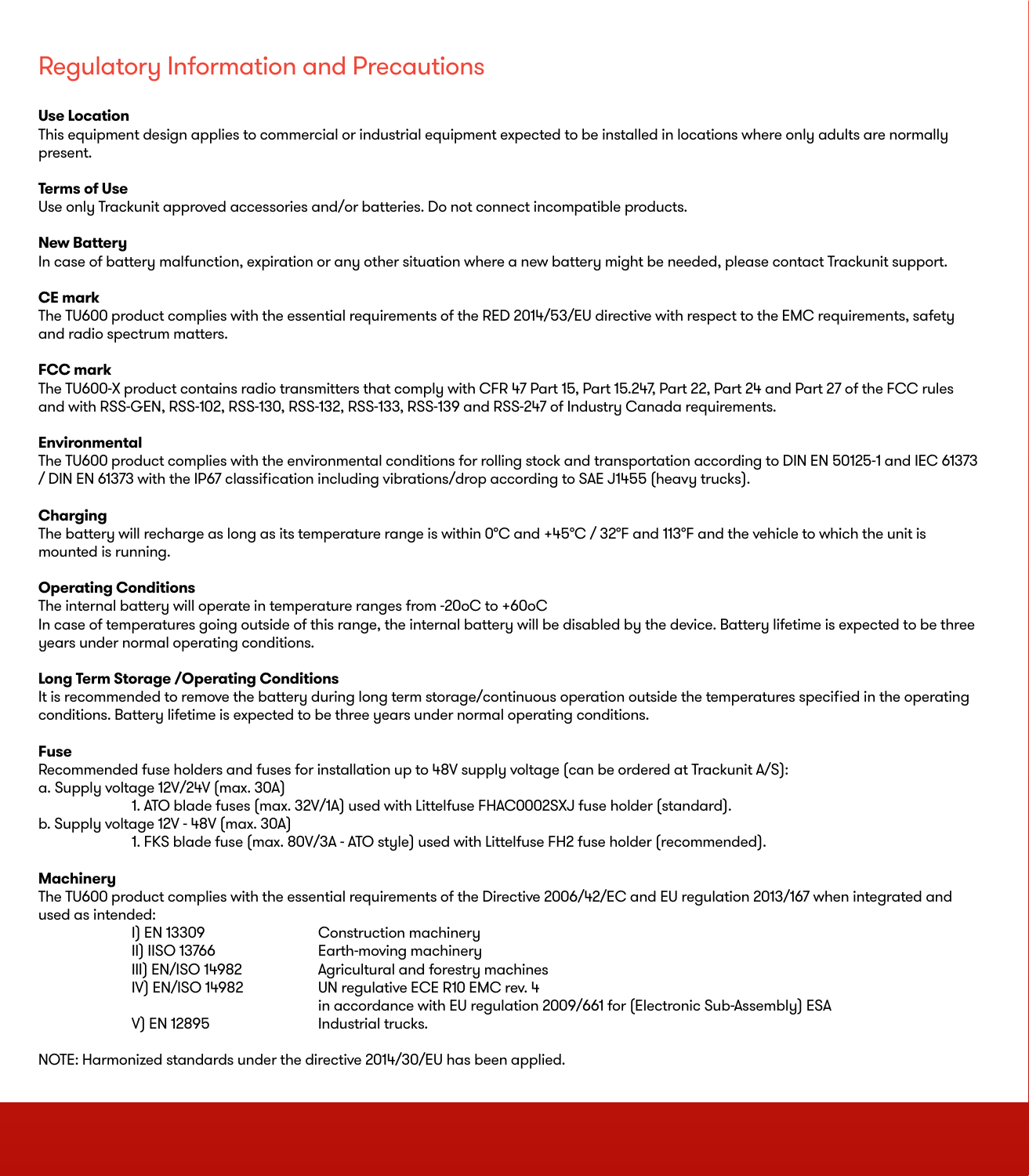# Safety Statements

# **FCC/IC part 15.19 Notice**

This device complies with Part 15 of the FCC Rules and with Industry Canada license-exempt RSS standard(s). Operation issubject to the following two conditions: (1) this device may not cause harmful interference, and (2) this device must accept any interference received, including interference that may cause undesired operation.

# **FCC part 15.21 Notice**

Changes or modifications made to this equipment not expressly approved by Trackunit may void the FCC authorization to operate this equipment.

# **IC RSS-GEN Notice**

Le présent appareil est conforme aux CNR d'Industrie Canada applicables aux appareils radio exempts de licence. L'exploitation est autorisée aux deux conditions suivantes: (1) l'appareil ne doit pas produire de brouillage, et (2) l'utilisateur de l'appareil doit accepter tout brouillage radioélectrique subi, même si le brouillage est susceptible d'en compromettre le fonctionnement.

## **FCC/IC Radiofrequency Radiation Exposure Information**

This equipment complies with FCC /IC radiation exposure limits set forth for an uncontrolled environment. This equipment may be installed and operated with a minimum distance of 20 cm between the radiator and the user. This transmitter must not be co-located or operating in conjunction with any other antenna or transmitter.

#### **Environmental Compliance**

| SAEJ1455.             | EN/IEC 60068-2-1:2007     | Cold                                   |
|-----------------------|---------------------------|----------------------------------------|
| SAEJ1455.             | EN/IEC 60068-2-2:2007     | Dry heat                               |
| EN 50125-1.           | EN/IEC 60068-2-27:2008    | Shock                                  |
| SAE J1455.            | EN/IEC 60068-2-31:2008    | Drop                                   |
| EN 50125-1.SAE J1455. | EN/IEC 60068-2-64:2008    | Random vibration                       |
| SAEJ1455.             | EN/IEC 60068-2-78:2001    | Damp heat steady state                 |
| SAEJ1455.             | [IEC 60529+A1+A2]CSV:2013 | Degrees of protection (IP code) : IP67 |
|                       |                           |                                        |

NOTE A: The TU600 is not to be mounted in areas with presence of motor oil, gasoline, diesel fuel, hydraulic fluid, brake fluid, transmission fluid , glycol and water mixture, etc.

NOTE B: The housing is not designed to withstand high pressure cleaning. Only use the TU600 when mounted inside the designated Trackunit protection cap (can be ordered at Trackunit A/S) in mounting areas where high pressure cleaning is common procedure.

## **Regulatory Labeling**

The TU600 product family is regulatory compliant to the following regulations:



# **PTCRB Certification for Interoperability with Mobile Networks**

All variants of the TU600 product series under FCC ID: ZMF-TU600 and IC: 9746A-TU600 are certified for PTCRB interoperability with mobile networks. Specific Trackunit design certificates have been obtained for: TU600.

# **Bluetooth**

The TU600 supports Bluetooth 5.0 BLE.